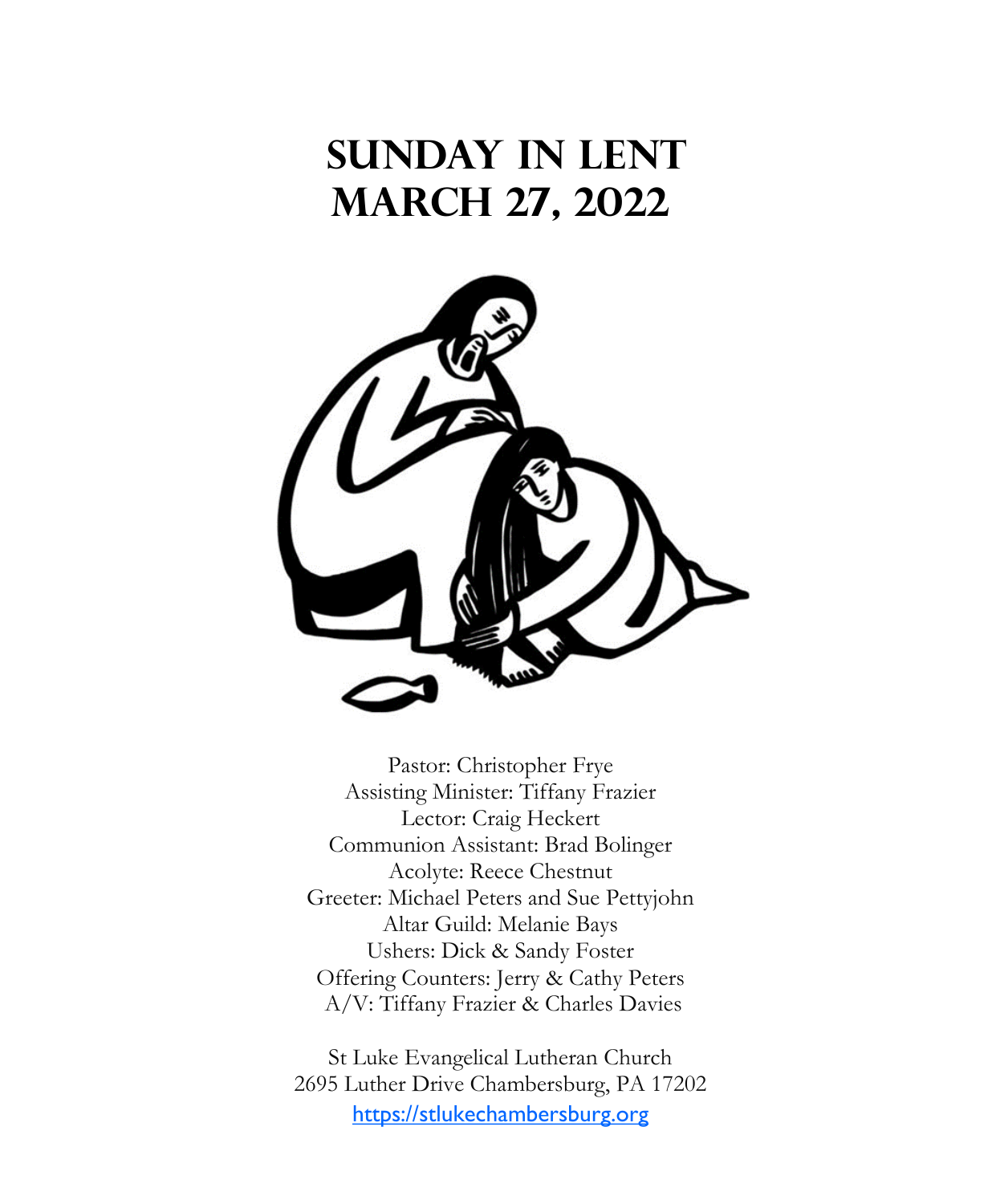# **WELCOME AND ANNOUNCEMENTS**

**PRELUDE** *My Jesus, I Love Thee* Mark Hayes/Douglas E. Warner

# **BRIEF ORDER FOR CONFESSION AND FORGIVENESS**

In the name of the Father, and of the  $\pm$  Son, and of the Holy Spirit. **Amen** 

God of all mercy and consolation, come to the aid of your people, turning us from our sin to live for you alone. Give us the power of your Holy Spirit that, attentive to your Word, we may confess our sins, receive your forgiveness, and grow into the fullness of your Son, Jesus Christ our Lord. **Amen**

Let us confess our sin in the presence of God and of one another.

### Gracious God,

**have mercy on us. In your compassion forgive us our sins, known and unknown, things done and left undone. Uphold us by your Spirit so that we may live and serve you in newness of life, to the honor and glory of your holy name; through Jesus Christ our Lord. Amen**

Almighty God have mercy on you, forgive you all your sins through our Lord Jesus Christ, strengthen you in all goodness, and by the power of the Holy Spirit keep you in eternal life. **Amen**

**GATHERING HYMN** *Christ, the Life of All the Living* **ELW 339** 

# **APOSTOLIC GREETING**

The grace of our Lord Jesus Christ, the love of God, and the communion of the Holy Spirit be with you all. **And also with you.**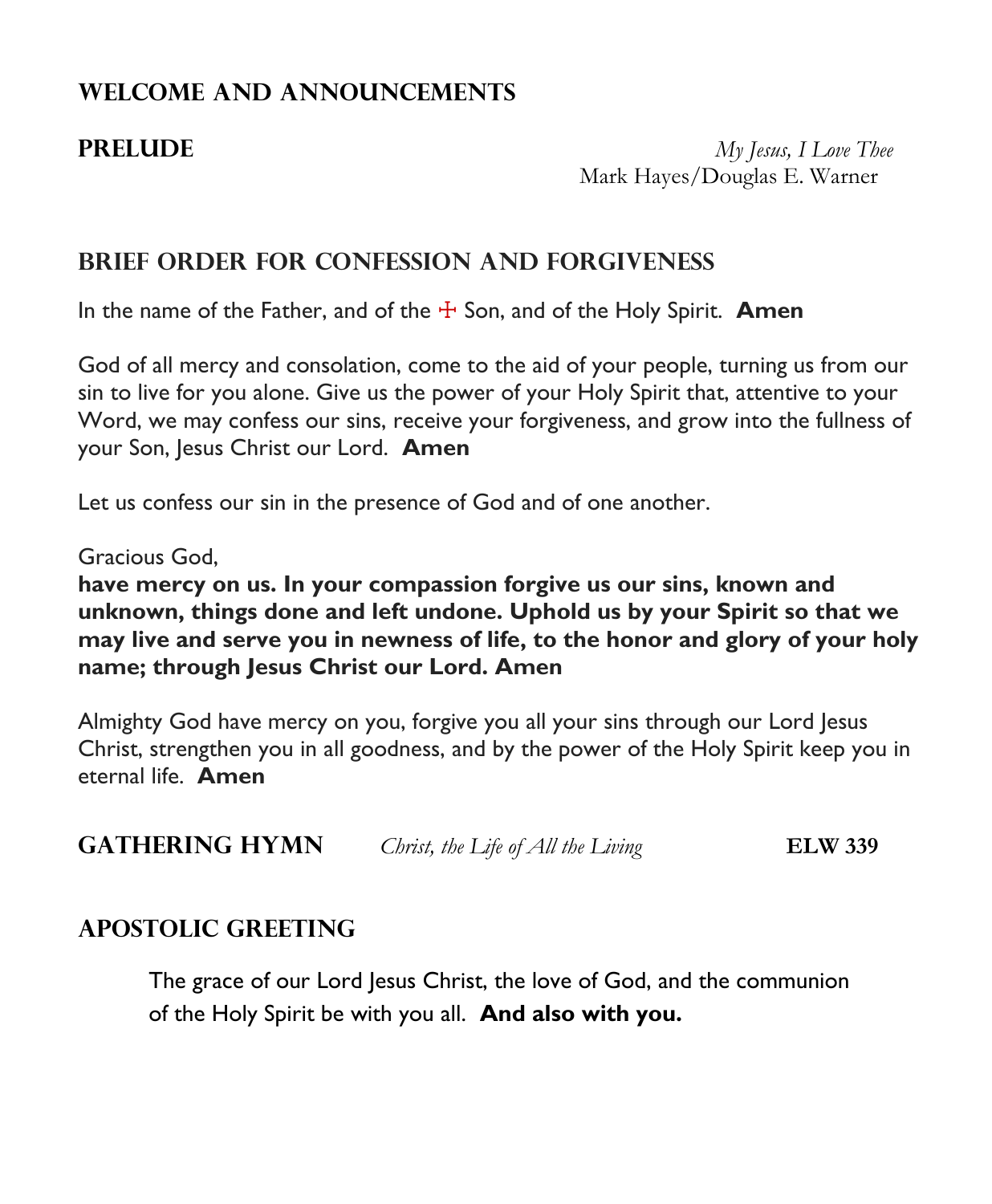# **KYRIE**

In peace, let us pray to the Lord. **Lord, have mercy.**

For the peace from above, and for our salvation, let us pray to the Lord. **Lord, have mercy.**

For the peace of the whole world, for the well-being of the church of God, and for the unity of all, let us pray to the Lord. **Lord, have mercy.**

For this holy house, and for all who offer here their worship and praise, let us pray to the Lord. **Lord, have mercy.**

Help, save, comfort, and defend us, gracious Lord. **Amen**

# **PRAYER OF THE DAY**

# **FIRST READING:** Isaiah 43:16-21

.

**PSALM:**  $126$  (Spoken Responsively)

- 1 When the Lord restored the fortunes of Zion, then were we like those who dream.
- 2 **Then was our mouth filled with laughter, and our tongue with shouts of joy. Then they said among the nations, "The Lord has done great things for them."**
- 3 The Lord has done great things for us, and we are glad indeed.
- 4 **Restore our fortunes, O Lord, like the watercourses of the Negeb.**
- 5 Those who sowed with tears will reap with songs of joy.
- 6 **Those who go out weeping, carrying the seed, will come again with joy, shouldering their sheaves.**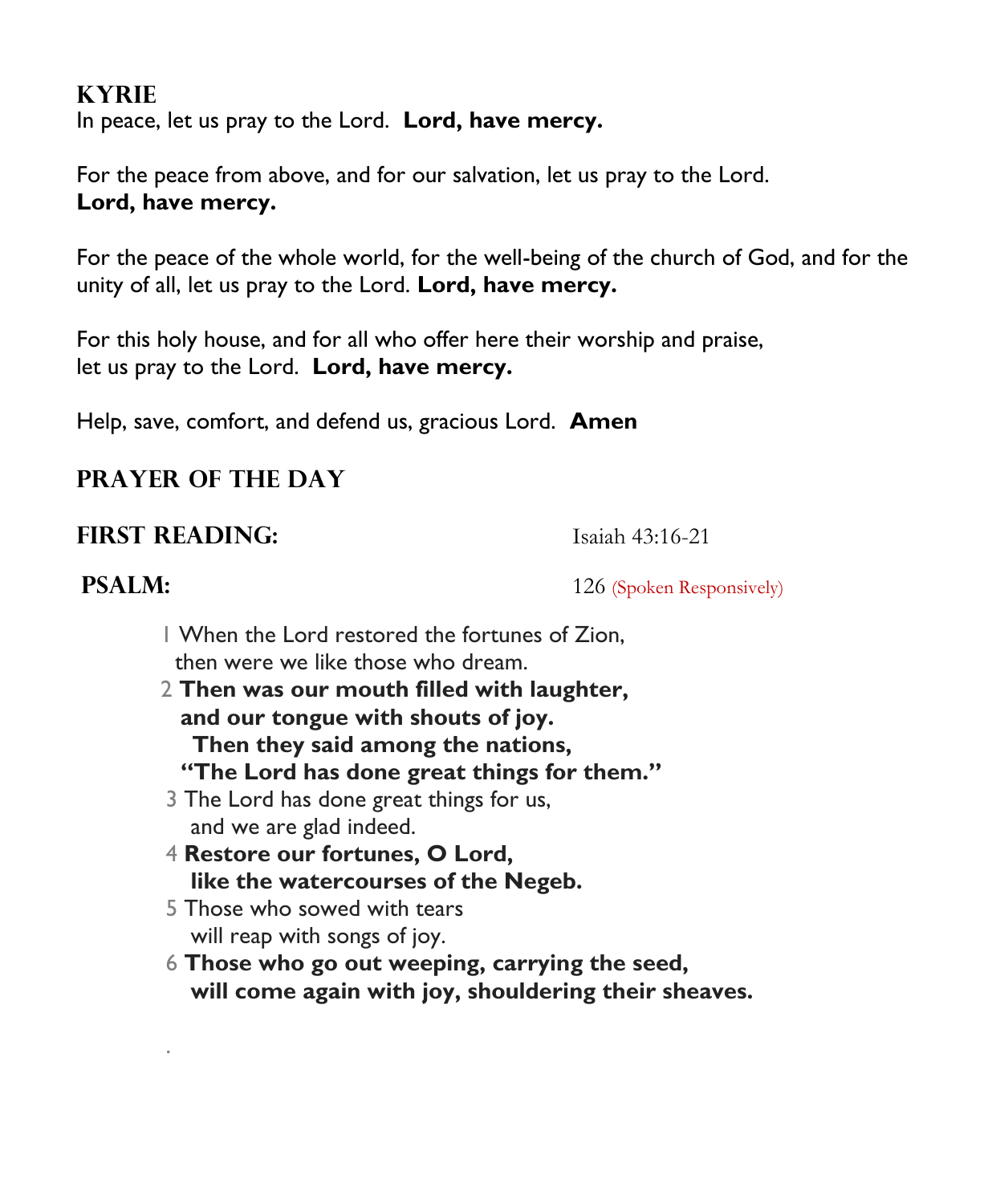# **SECOND READING:** Philippians 3:4b-14

**GOSPEL ACCLAMATION:** (Spoken in unison; please stand.) Forgetting what lies behind and straining forward to what lies ahead, I press on toward the goal for the prize of the heavenly call of God in Christ Jesus. *(Phil. 3:13-14)*

**GOSPEL READING:** John 12:1-8

**SERMON** 

# **Silence for Reflection**

**Music Meditation** *Prayer of Penitence*

Peter I. Tchaikovsky/Lani Smith

**APOSTLES' CREED** *The assisting minister may introduce the Creed.*

With the whole church, let us confess our faith.

 **I believe in God, the Father almighty, creator of heaven and earth.**

 **I believe in Jesus Christ, God's only Son, our Lord, who was conceived by the Holy Spirit, born of the virgin Mary, suffered under Pontius Pilate, was crucified, died, and was buried; he descended to the dead. On the third day he rose again; he ascended into heaven, he is seated at the right hand of the Father, and he will come to judge the living and the dead.**

 **I believe in the Holy Spirit, the holy catholic church, the communion of saints, the forgiveness of sins, the resurrection of the body, and the life everlasting. Amen**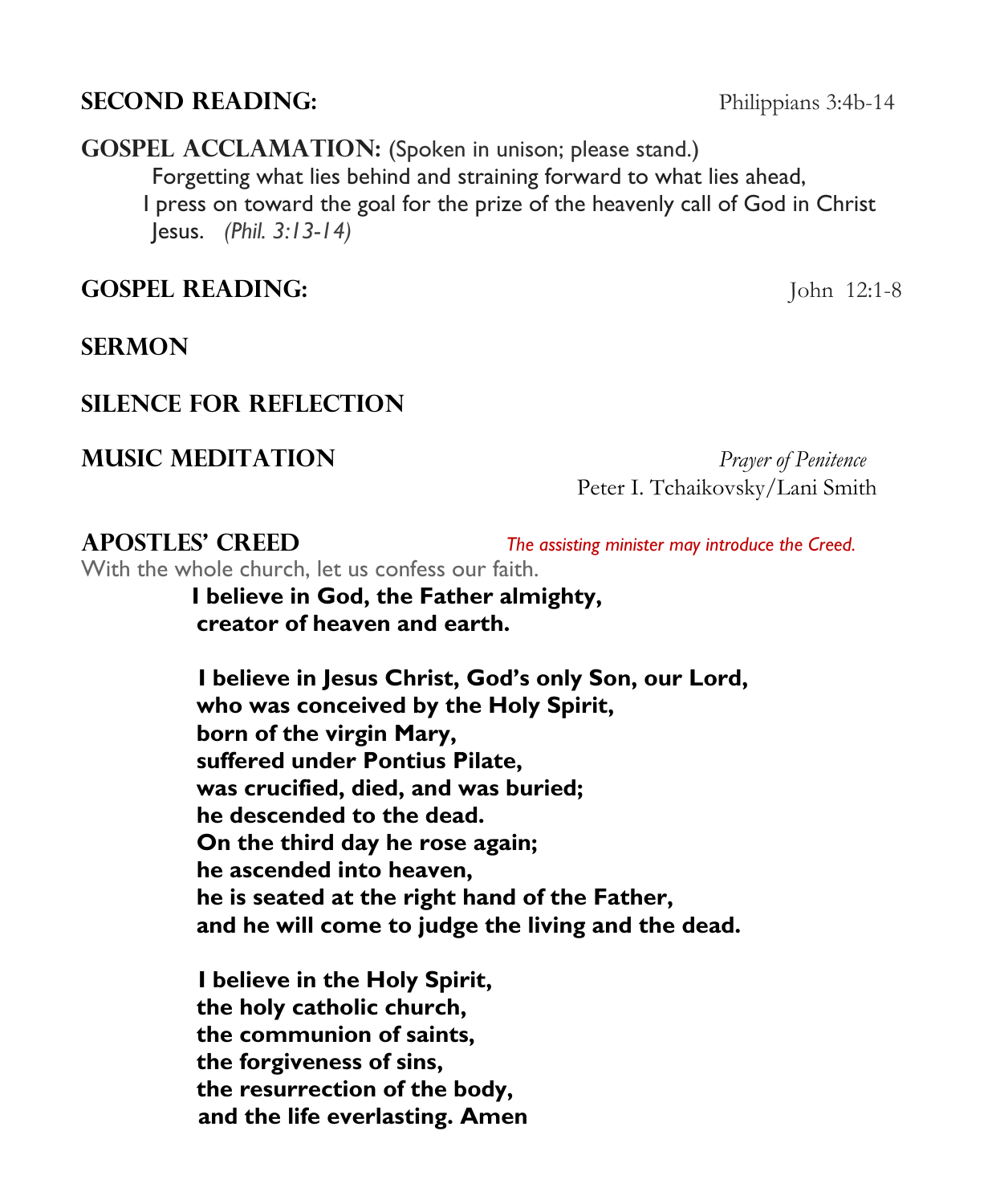# **Prayers of Intercession**

Drawn close to the heart of God, we offer these prayers for the church, the world, and all who are in need.

### *A brief silence.*

Do a new thing in the church. Free us from paradigms that no longer serve the gospel and bring forward leaders who imagine fresh ways of doing ministry. Give us courage in the face of change. Merciful God, **receive our prayer.**

### *Here other intercessions may be offered.*

Do a new thing in our death. Fill us with the knowledge of Christ and the power of his resurrection as we give thanks for (*names and) all the saints who have attained the prize of their heavenly call. Merciful God, receive our prayer.*

Accept the prayers we bring, O God, on behalf of a world in need, for the sake of Jesus Christ.

**Amen**

# **OFFERING**

In response to all that God has done and continues to do for us in Christ Jesus, we now come to that part of our worship when we give . . . not reluctantly, but cheerfully and in thanksgiving.

While many of us have been accustomed to giving in the offering plate, because of the pandemic, there are other ways: through the mail or with Vanco online.

However you choose to give, please know that your gifts make a difference. Your support of our mutual ministry enables us to reach out with the gospel in word and deed in our community and to the world.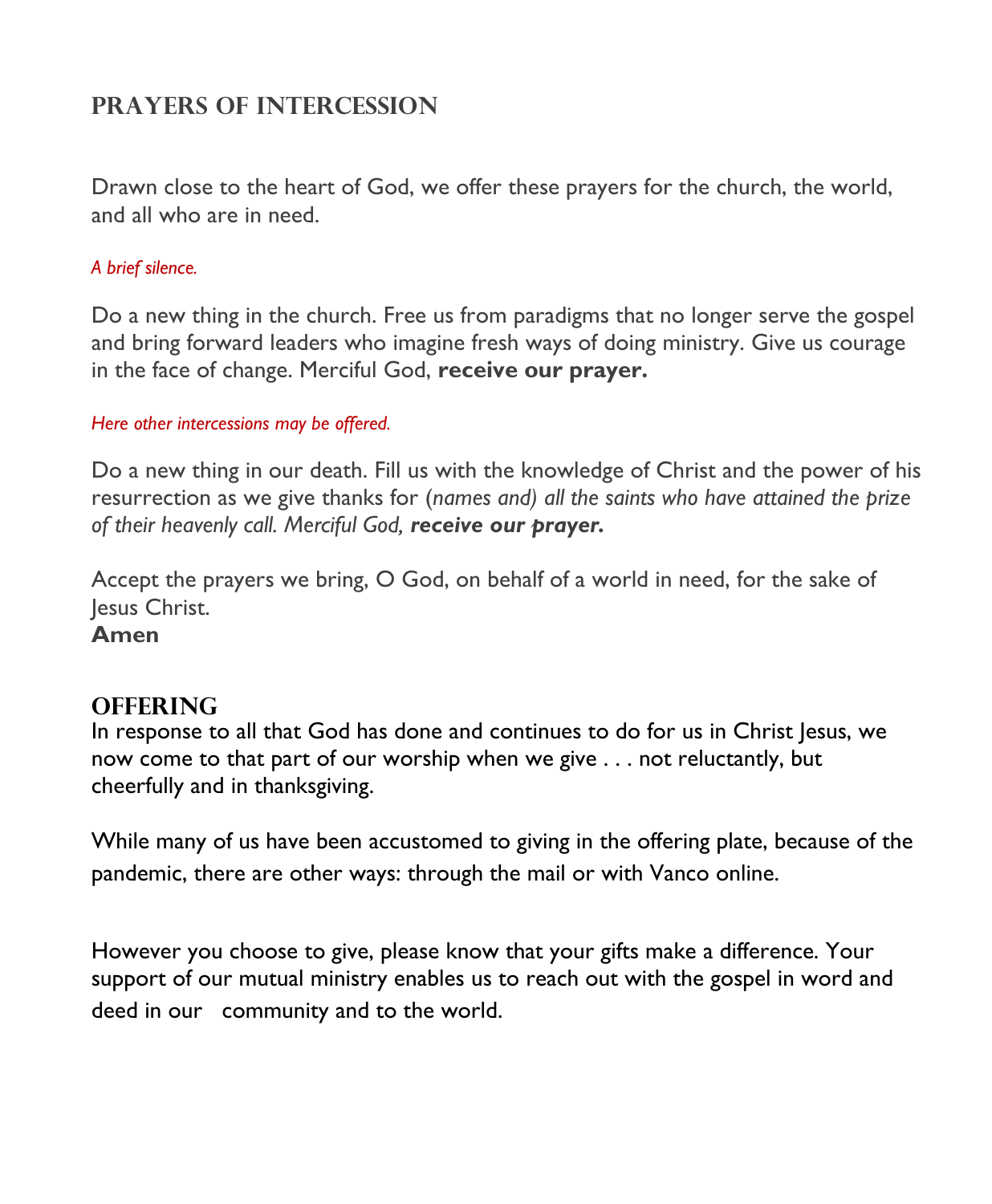# **OFFERTORY PRAYER**

Extravagant God, you have blessed us with the fullness of creation. Now we gather at your feast where you offer us the food that satisfies. Take and use what we offer here, come among us, and feed us with the body and blood of Christ, in whose name we pray. **Amen**

# **GREAT THANKSGIVING**

The Lord be with you. **And also with you.** Lift up your hearts! **We lift them up to the Lord.** Let us give thanks to the Lord our God. **It is right to give our thanks and Praise.**

It is indeed right, our duty and our joy, that we should at all times and in all places … … we praise your name and join their unending hymn:

**Holy, holy, holy Lord, God of power and might, heav'n and earth are full of your glory. Hosanna in the highest, hosanna in the highest. Blessed is he who comes in the name of the Lord.**

**EUCHARISTIC PRAYER**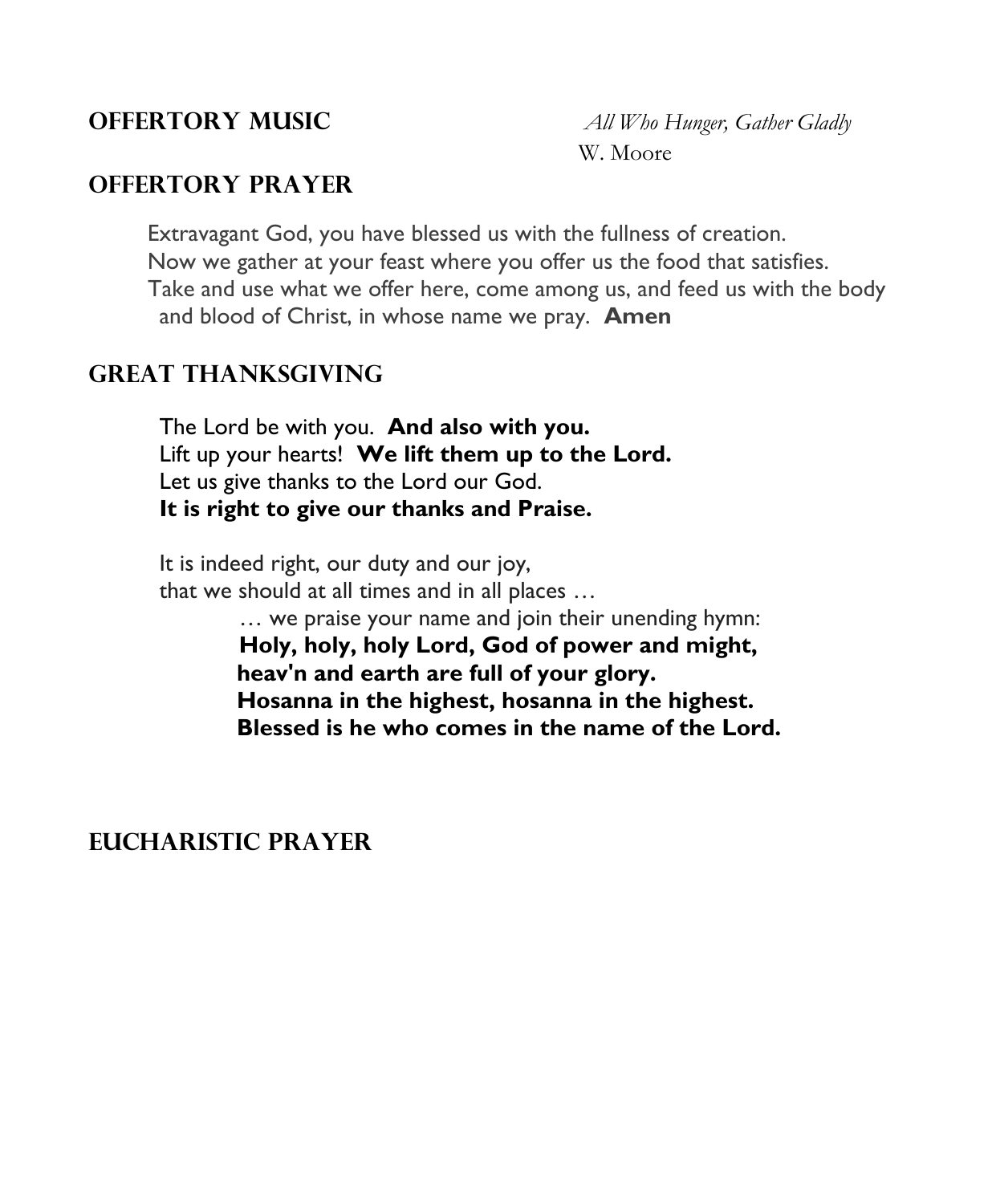# **LORD'S PRAYER**

Lord, remember us in your kingdom, and teach us to pray.

**Our Father, who art in heaven, hallowed be thy name, thy kingdom come, thy will be done, on earth as it is in heaven. Give us this day our daily bread; and forgive us our trespasses, as we forgive those who trespass against us; and lead us not into temptation, but deliver us from evil. For thine is the kingdom, and the power, and the glory, forever and ever. Amen**

# **COMMUNION**

# **POST-COMMUNION Blessing**

# **POST-COMMUNION SONG** *Now, Lord* ELW 201

# **POST-COMMUNION PRAYER**

Let us pray.

Blessed Jesus, in this rich meal of grace, you have fed us with your body, the bread of life. Now send us forth to bear your life-giving hope to a world in need. **Amen**

# **Benediction**

May Almighty God, Father,  $+$  Son, and Holy Spirit, bless you now and forever. **Amen**